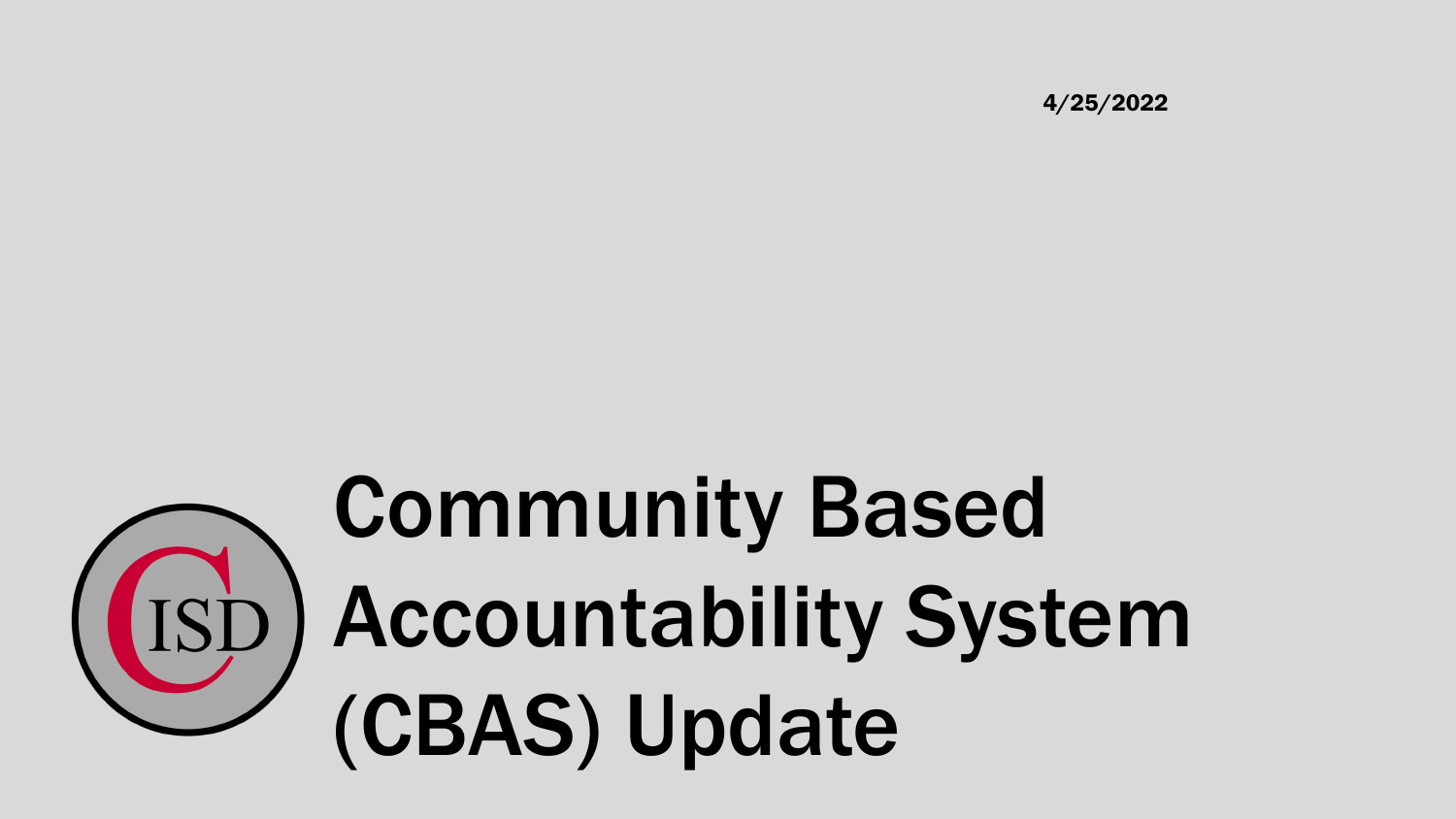

### CISD Visioning Forums - April 2022

Four In-Person Community Sessions

- April 4th 3:00 pm to  $7:00$  pm in the CISD Administration Boardroom
- April 7th 8:00 am to 12:00 pm in the Large Group Instruction Room at CMS-West
- April 11th 3:00 pm to 7:00 pm in the Large Group Instruction Room at CMS-West
- April 14 8:00 pm to 12:00 pm in the CISD Administration Boardroom

Option to provide feedback through a digital form available through Friday, April 15th

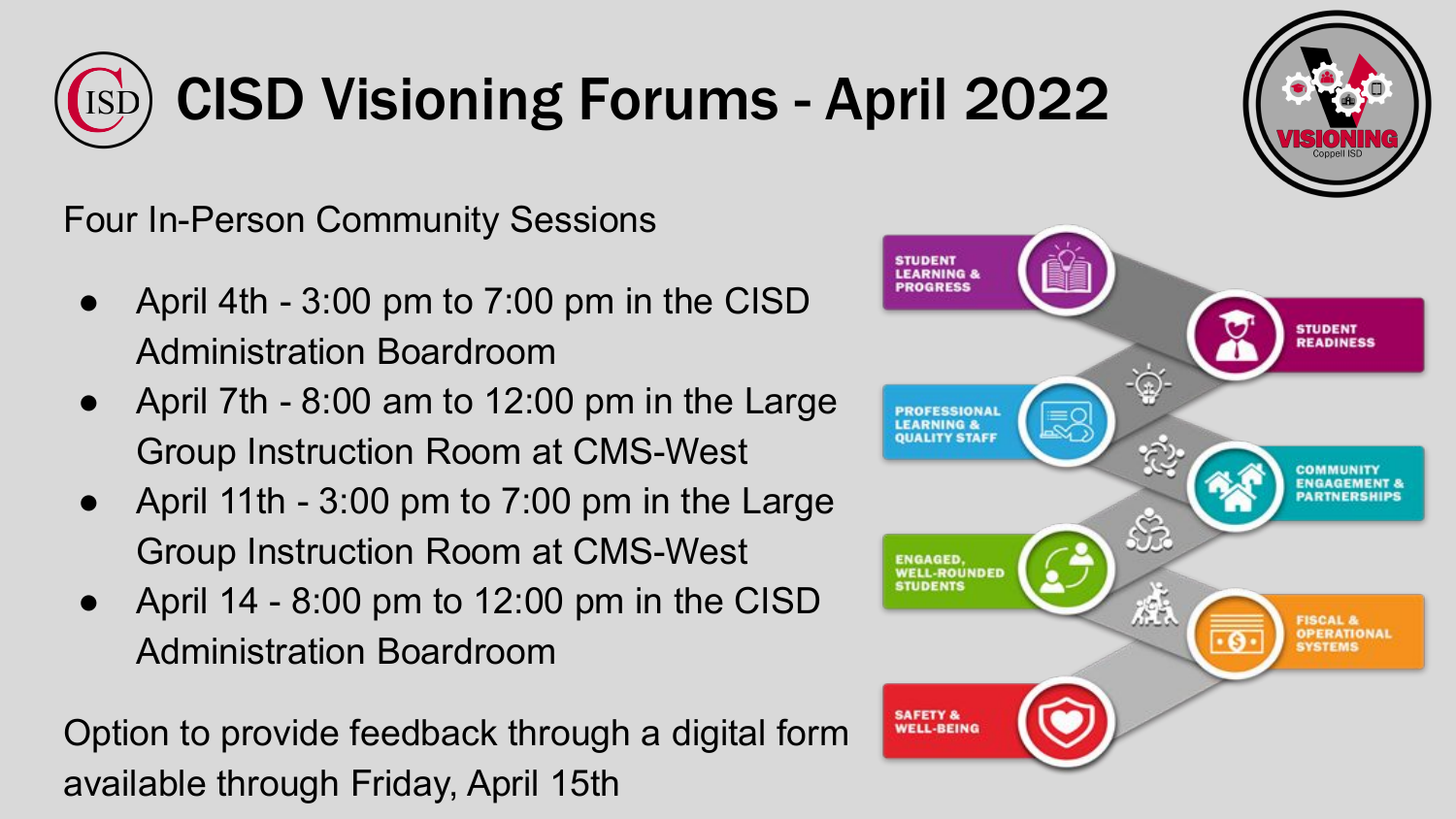

- Elementary and Middle School Learner Feedback
	- April 15
- High School Learner Feedback
	- Superintendent's Learner Advisory Council
	- April 6
	- $\circ$  New Tech High  $\omega$  Coppell
	- Coppell High School
	- CHS Ninth Grade Campus
- **Business Partner Sessions** 
	- April 20
- PTO Presidents Meeting
	- March 4



#### **What is important** to you as a learner in Coppell ISD?

"You're more than your score." "I wish you could see yourself through my eyes."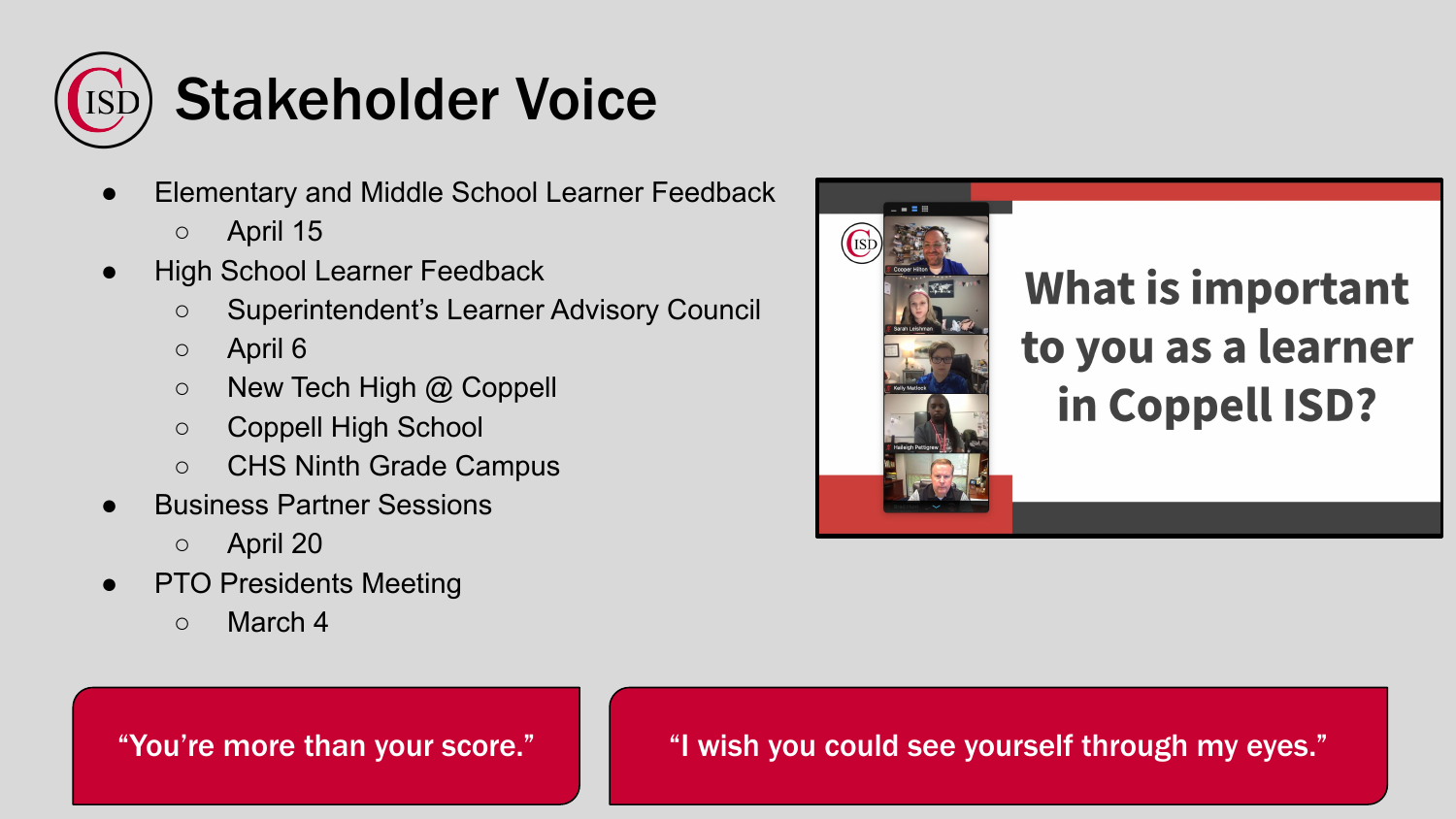### Community-Based Accountability System Advisory Group

Our CISD CBAS **Core** Group will remain the same: Dr. Brad Hunt, Dr. Angie Brooks, Mrs. Angela Brown, Dr. Deana Dynis, Mrs. Melissa Arnold, Dr. Greg Axelson, Mr. Cooper Hilton

- Our CBAS Advisory Group will consist of:
	- Students
	- Parents
	- Community Members
	- Elementary Staff
	- Secondary Staff

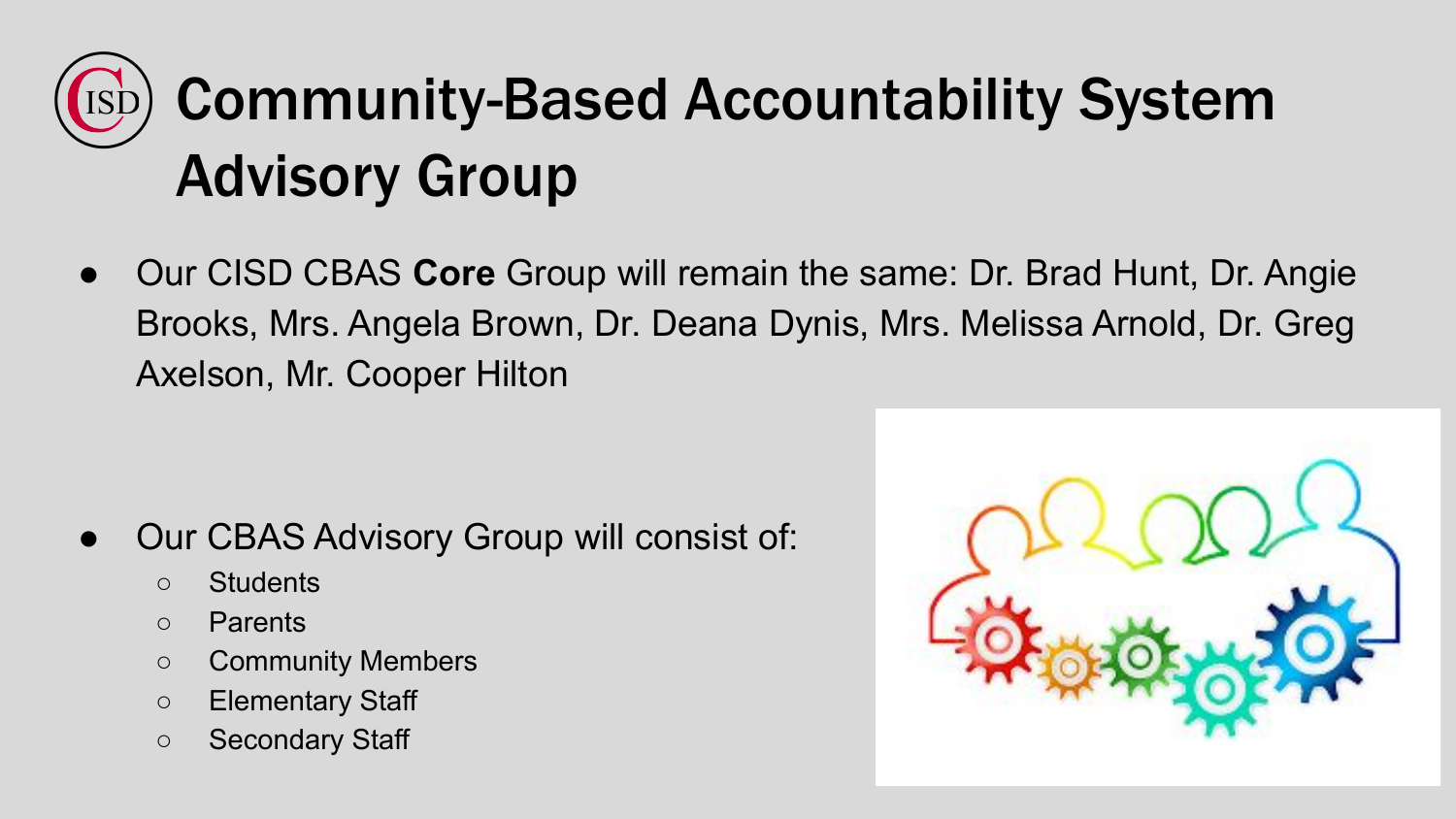## Texas Public Accountability Consortium

#### **● CISD is continuing for Year 5**

- 50+ Texas school districts
- Quarterly meetings and conferences
- Collaborative learning groups

#### **● North Texas Regional Cohort**

- $\circ$  6  $\rightarrow$  7 partner districts
- Quarterly learning sessions
- Job-alike sharing opportunities
- February 7 Board Training
- March TPAC presentation

| 20                                     | Alamo Heights ISD                             | 11             |
|----------------------------------------|-----------------------------------------------|----------------|
| $\frac{11}{4}$<br>$\frac{4}{16}$       | <u>Alvarado ISD</u><br><b>Alvin ISD</b>       | 10             |
|                                        | Amarillo ISD                                  | $\overline{1}$ |
|                                        | <b>Arlington ISD</b>                          | 10             |
|                                        | <b>Austin ISD</b>                             | 12             |
| $11$<br>$13$<br>$12$<br>$15$<br>9      | <b>Bosqueville ISD</b>                        | $\overline{4}$ |
|                                        | <b>Brady ISD</b>                              | 11             |
|                                        | <b>Burkburnett ISD</b><br><b>Canadian ISD</b> | 20             |
|                                        | <b>Chapel Hill ISD</b>                        | 11             |
|                                        | Clear Creek ISD                               | 11             |
| $168$<br>$46$<br>$10$                  | <b>College Station ISD</b>                    | 13             |
|                                        | <b>Coppell ISD</b>                            | 17             |
| $\begin{array}{c} 12 \\ 8 \end{array}$ | Corsicana ISD<br>DeKalb ISD                   | 20             |
| 20                                     | <b>East Central ISD</b>                       | 10             |
| 13                                     | Elgin ISD                                     | 12             |
| $\overline{4}$                         | Fort Bend ISD                                 | 10             |
| 11                                     | Fort Worth ISD                                | 14             |
| 10                                     | <b>Frisco ISD</b>                             | 10             |
| $\overline{4}$                         | Galena Park ISD                               | 15             |
| $\overline{4}$                         | <b>Galveston ISD</b>                          | 13             |
| 13                                     | Georgetown ISD                                | 6              |
| $\overline{7}$                         | <b>Gladewater ISD</b>                         | 10             |
| 11                                     | <b>Godley ISD</b>                             | $\overline{2}$ |
| 3                                      | <b>Goliad ISD</b>                             |                |

- Grapevine-Colleyville
- Gunter ISD
- **Harlingen ISD**
- **Highland Park ISD**
- **Hillsboro ISD**
- 4 Huffman ISD
- Keller ISD
- Kerrville ISD
- Lake Dallas ISD
- Lewisville ISD
- Lexington ISD
- Lubbock-Cooper ISD
- Lytle ISD
- **Midlothian ISD**
- **Midway ISD**
- **Prosper ISD**
- Roscoe-Collegiate
- Royse City ISD
- San Angelo ISD
- San Marcos CISD
- Splendora ISD
- Sunnyvale ISD
- Yorktown ISD